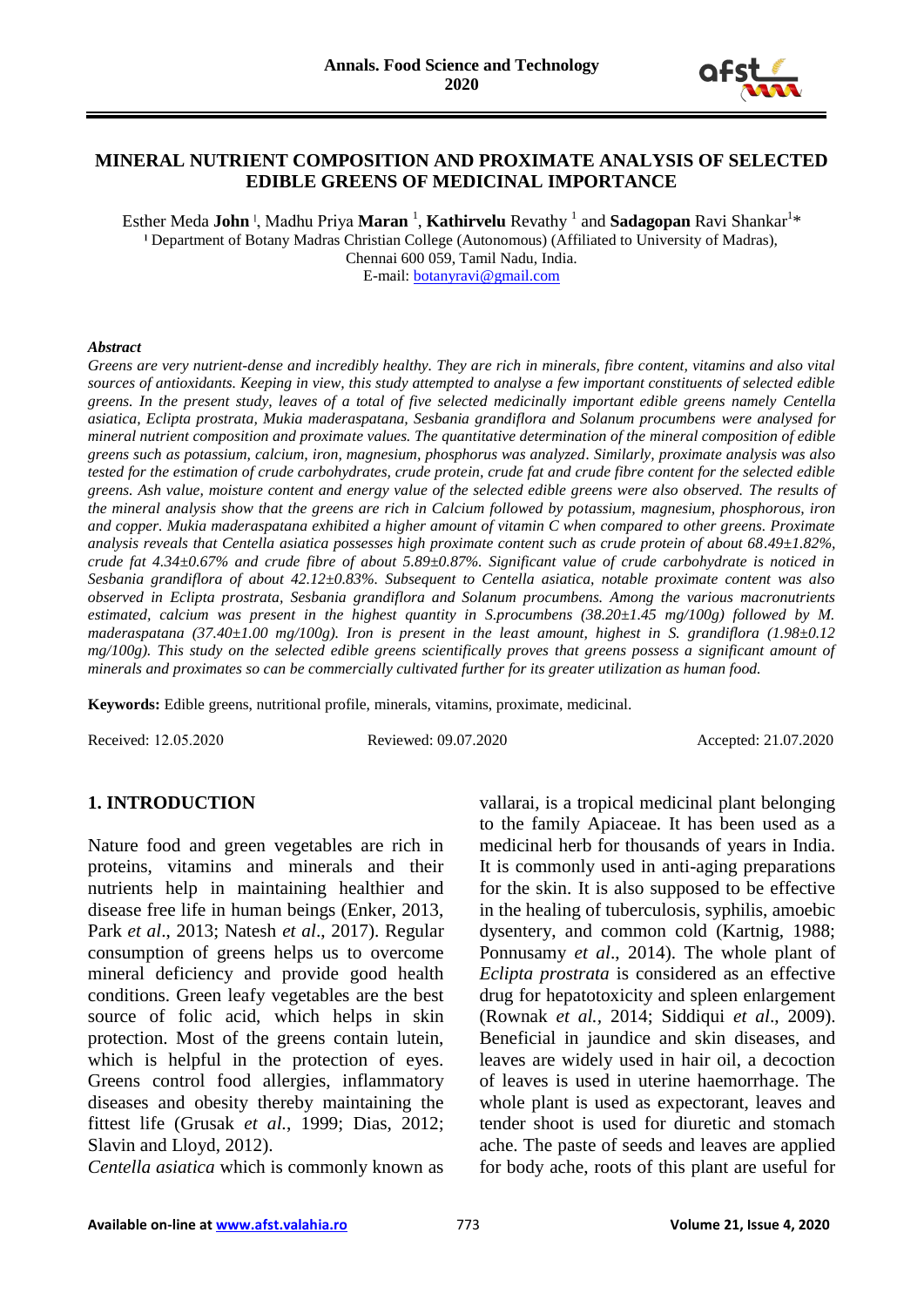

toothache (DeFilipps and Krupnick, 2018). *Mukia maderaspatana* is an annual climbing herb with scandent stem and unisexual flowers. The whole plant of *Mukia* is used as an expectorant, leaves and tender shoot is used for diuretic and stomach ache. The paste of seeds and leaves are applied for body ache, roots of this plant are useful for toothache (Abdul Kader, 2014). The young leaves of *Sesbania grandiflora* are edible and quite often used to supplement meals. The plant has also been reported to be a potent antidote for tobacco and smoking related diseases (Labu *et al*., 2016). It is used in the treatment of night blindness, headache and fever. Leave juice extract is also used in the treatment of epilepsy. The powdered bark is applied in scabies ulceration of the tongue and the alimentary canal (Kavitha *et al*., 2013; DeFilipps and Krupnick, 2018).

The leaves and roots of *Solanum procumbens* are used for consumption in the form of a decoction and powder. The berries and flowers are administered for the treatment of cough. The decoction of diverse parts of the plant is used to treat chronic bronchitis. Its leaf decoction is said to possess antibiotic properties. It is used to cure pneumonia, typhoid and tuberculosis. Its leaves are cooked and eaten as a vegetable (Verma, 2017; Hai *et al*., 2019*).* Proximate analysis is a scientific analytical method done to determine approximate amounts of biochemical substances within a material. This technique is used to study things such as animal feed, coal, and biofuels and now it is also been used to study the plant samples. The process of proximate analysis is complicated and often involves extraction procedures or instruments to determine the varying amount of substances within one material, though different methods are used for different materials (Subramanian *et al.,* 2012).

Vitamins are complex organic molecules that are found in various foods that are supplied in the diet. They are organic components and are easily oxidized in air and heat. They are required in a very trace amount and are not synthesized in our body. Each vitamin has a

specific role in our body. Their absence and the excess amount will lead to various health problems. Vitamins help in converting food to energy and repair cell damage. Greens, vegetables and fresh fruits are rich in vitamins (Lawal *et al*., 2015). Minerals are needed by human beings and animals which can help in preventing certain diseases. The mineral analysis is a widely used technique to detect and determine the presence and to quantify the amount of mineral in the plant using an atomic spectrophotometer. In plant, the determination of minerals is very important because the quality and medicinal type of the plant is depended only on the presence of minerals. Thus, in the present study mineral and proximate composition of selected edible greens were analyzed.

### **2. MATERIALS AND METHODS**

### **2.1. Source of green samples**

Five species of edible greens namely *Centella asiatica* (L.) Urb. (Apiaceae), *Eclipta prostrata* (L.) (Compositae), *Mukia maderaspatana* (L.) Roem. (Curcubitaceae), *Sesbania grandiflora* (L.) Pers. (Leguminosae) and *Solanum procumbens* Lours. (Solanaceae) were used for the present investigation. All the five species were purchased from the local green vendor in the Tambaram market, Chennai, India. The greens were identified and authenticated at the Centre for Floristic Research and Herbarium, Department of Botany, Madras Christian College. These specimens were subjected to nutrient and proximate analysis.

### **2.2. Minerals and vitamin Analysis**

Minerals were determined by shade dried powder of leaves. The five inorganic macro elements calcium, iron magnesium, potassium, phosphorus and two micro minerals zinc and copper were determined according to the methods of AOAC (2003) and Shumaila and Mahpara (2009). Vitamin C is also determined by the dry powder of the greens by using 2, 4- Dichloro-phenol-Indophenol dye method (Hradesh *et al*., 2017).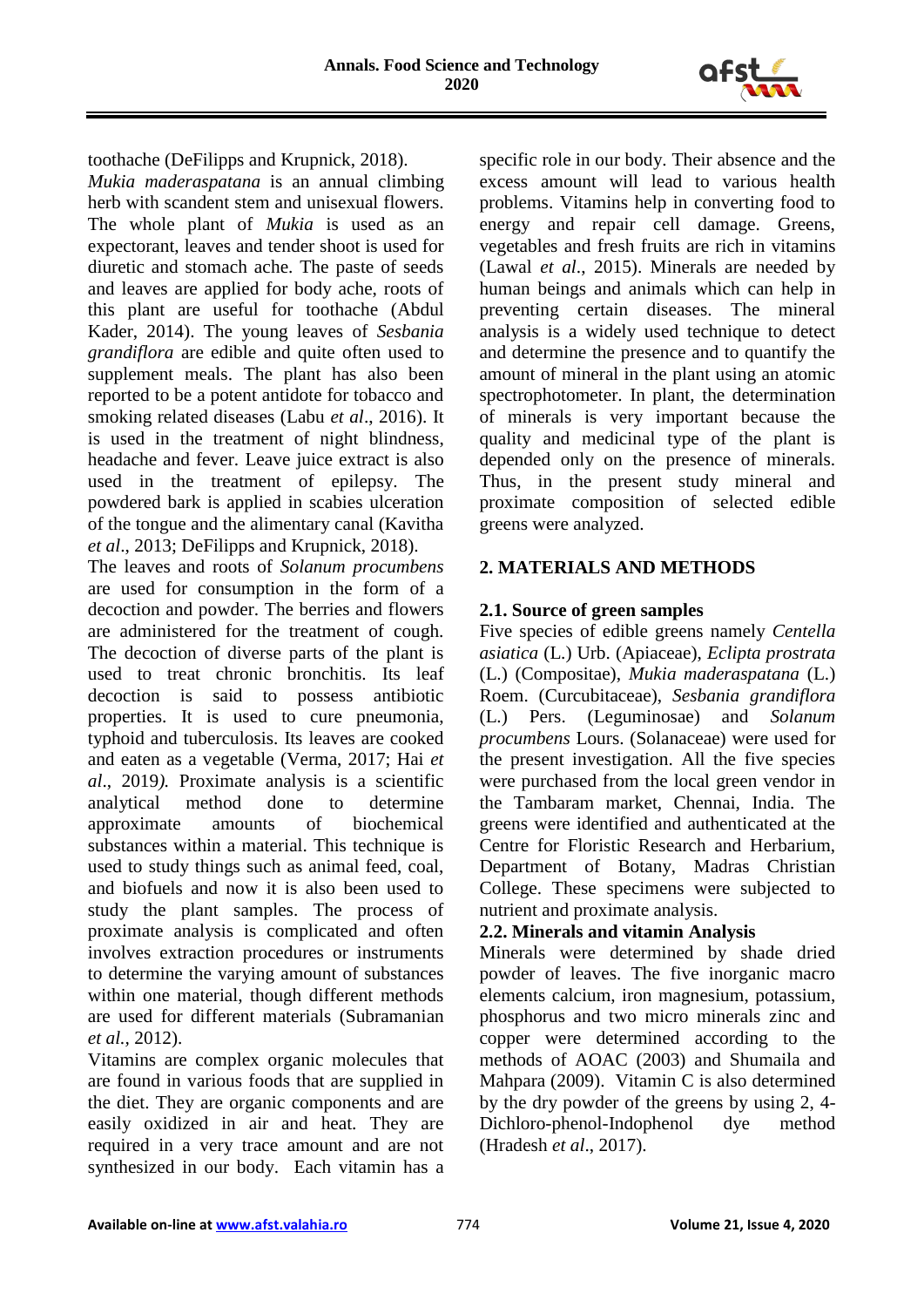

#### **2.2.1. Wet digestion of sample**

One gram of the powdered sample was taken in digesting glass tube for wet digestion method. Twelve milliliters (12ml) of HNO3 was added to the food samples and mixture was kept for overnight at room temperature. Then 4.0 ml perchloric acid (HClO4) was added to this mixture and was kept in the fumes block for digestion. The temperature was increased gradually, starting from 50ºC and increasing up to 250-300oC which gets completed in about 70- 85 min as indicated by the appearance of white fumes. The mixture was cooled and the contents of the tubes were transferred to 100 ml volumetric flasks and the volumes of the contents were made to 100 ml with distilled water. The wet digested solution was transferred to plastic bottles labeled accurately. Store the digest and used it for mineral determination.

### **2.2.2. Iron (Fe), Zinc (Zn), Calcium (Ca), Copper (Cu) and Magnesium (Mg) analysis by Atomic Absorption Spectrometry**

**Principle:** In this technique, the atoms of an element are vaporized and atomized in the flame. The atoms then absorb the light at a characteristic wavelength. The source of the light is a hollow cathode lamp, which is made up of the same element, which has to be determined. The lamp produces radiation of an appropriate wavelength, which while passing through the flame is absorbed by the free atoms of the sample. The absorbed energy is measured by a photo-detector read-out system. The amount of energy absorbed is proportional to the concentration of the element in the sample.

**Procedure:** The digested sample was analyzed for mineral contents by Atomic Absorption Spectrophotometer (AAS) in A-Z Pharmaceuticals Pvt. Ltd., Ambattur, Chennai. Different electrode lamps were used for each mineral. The equipment was run for standard solutions of each mineral before and during determination to check that it is working properly. The dilution factor for all minerals except P and Mg was 100. For determination of Mg, further dilution of the original solution

was done by using 0.5 ml original solution and enough distilled water was added to it to make the volume up to 100 ml. Also for the determination of Ca, 1.0 ml lithium oxide solution was added to the original solution to unmask Ca from Mg. The concentrations of minerals recorded in terms of "ppm" were converted to milligrams (mg) of the minerals by multiplying the ppm with dilution factor and dividing by 1000, as follows:

 $MW =$ absorbency (ppm) x dry wt. x D Wt. of sample x 1000

Note: D - Dilution factor for phosphorus is 2500, for magnesium 10000, and for other minerals including calcium, iron, potassium, sodium, manganese and chromium is 100.

**2.2.3. Potassium (K) by flame photometer**

**Principle:** The flame photometer measures the emission of radiant energy when atoms of an element return to their ground state after their excitation by the high temperature of the flame. The degree of emission is related to the concentration of the element in the solution.

**Procedure:** K analysis of the sample was done by the method of flame photometry. The same wet digested food sample solutions as used in AAS were used for the determination of Na and K. Standard solutions of 20, 40, 60, 80 and 100 milli equivalent/L were used both for Na and K. The calculations for the total mineral intake involve the same procedure as given in AAS.

### **2.2.4. Phosphorus (P) by spectrophotometry**

**Principle:** Calorimetric determination is based upon the principle that certain elements or compounds on reaction with suitable reagent develop color. The intensity of the color is measured with colorimeter or spectrophotometer. The inorganic phosphorus reacts with ammonium molybdate. Ammonium phosphomolybdate is formed, which on reaction forms molybdenum blue. The blue colour of the solution is measured and the amount of the phosphorus is determined.

**Preparation of the mix reagent:** Twelve gram of the ammonium molybdate was taken and mixed with 250 ml-distilled water in a beaker (solution A). 0.2908 gm antimony potassium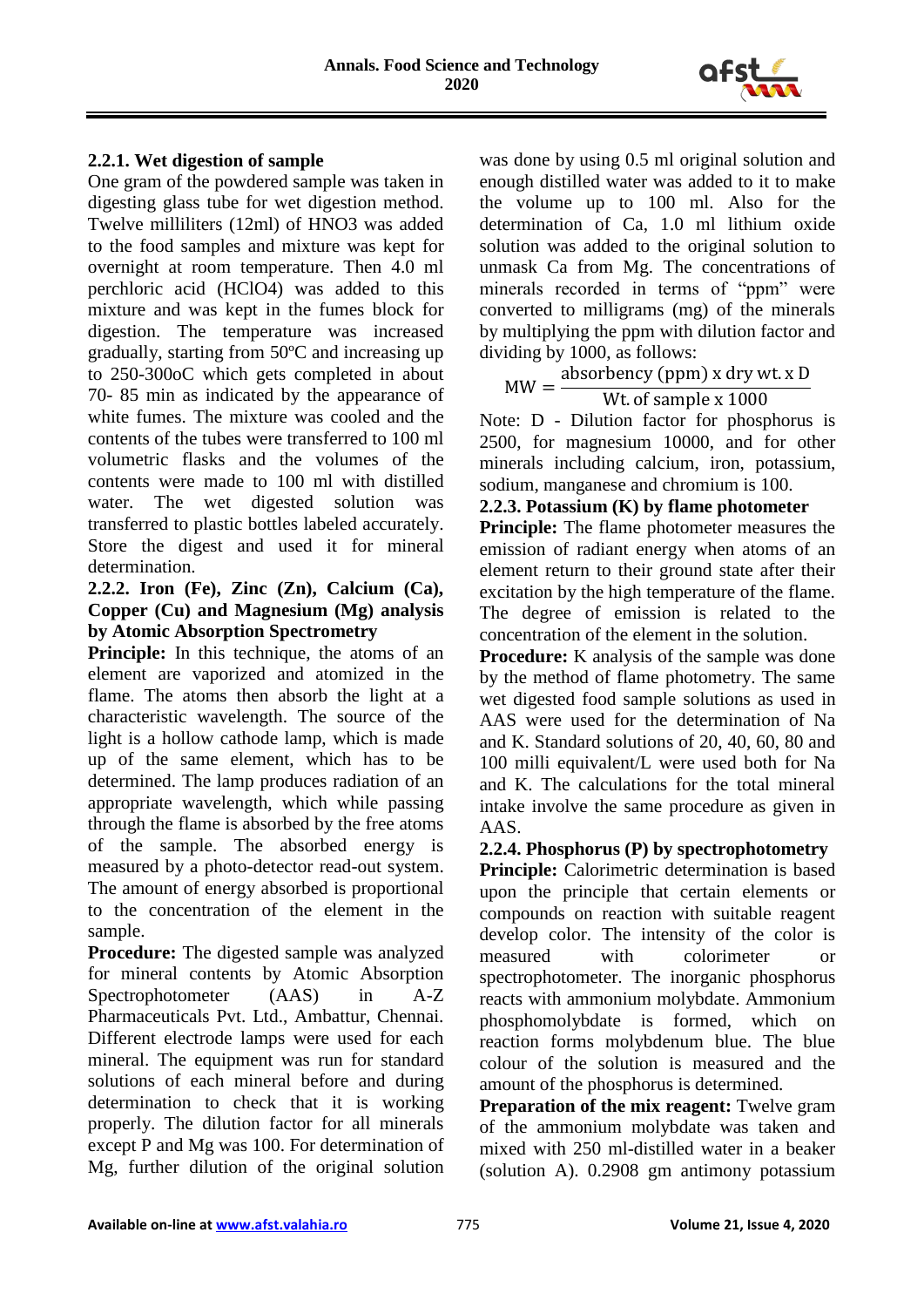

tartarate was taken and dissolved in 500 ml H2SO4 (5N) solution in a volumetric flask. Enough distilled water was added to make the solution up to 1000 ml (solution B). The two solutions (A and B) were mixed in a 2000 ml volumetric flask to get mix reagent. The volume of the mix reagent was made up to 2000 ml by adding distilled water. 0.739 gm of ascorbic acid was mixed with 140 ml of the mix reagent in a beaker and left until dissolved to make color reagent. One milliliter of wet digested duplicate food sample was taken in a plastic bottle labeled properly and to it was added 4.0ml distilled water to make a diluted volume of 5.0ml. Five milliliters (5.0ml) of color reagent was added to this volume and the total volume of this mixture (final solution) was made up to 25.0ml. The dilution factor of this solution was 2500 (100 x 25). After some time, the color of this final solution turned blue. Sample from final blue solution was taken in a cuvett and introduced to spectrophotometer. The readings of the phosphorus were recorded in ppm.

### **2.2.5. Vitamin C**

The ascorbic acid (Vitamin C) content was estimated by visual titration method using 2, 4- Dichloro-phenol-Indophenol dye method (Hradesh *et al*., 2017). Results were expressed as milligrams of ascorbic acid/100 g fresh weight.

\n Ascorbic acid 
$$
\left(\frac{mg}{100gm}\right) =
$$
\n

\n\n The value  $\times$  Dye factor  $\times$  Volume made  $\times$  100\n

\n\n Aliquot taken  $\times$  Sample weight\n

#### **2.3. Proximate Analysis**

Proximate analysis was done to test the nutritive value of the edible greens. The greens were quantitatively analysed for carbohydrate, crude protein, crude fat, crude fibre, total ash and moisture content (AOAC, 2003; Shumaila and Mahpara, 2009 and Indryan *et al.* 2005).

### **2.3.1. Total ash**

Weight and clean the dry crucible. Weigh out appropriate amount of sample in the tread porcelain crucible. Reweigh the crucible with sample; place the muffle furnace at 760 c for 1 hr. Remove and allow cooling slightly then placing in the desiccation. Place back in muffle furnace for one hour. Cool and weigh for determining the total ash.

#### **2.3.2. Moisture content**

Moisture was determined by oven drying method 1.5 g of well-mixed sample was accurately weighed in clean, dried crucible. The crucible was allowed in an oven at 100-  $105^{\circ}$ C for 6 to 12 hours until a constant weight was obtained. Then crucible was placed in the desiccator for 30 min to cool after cooling it was weighed again. The percent moisture was calculated by following formula:

% of moisture = 
$$
\frac{W_1 - W_2 \times 100}{Wt \text{ of sample}}
$$

Where

 $W_1$  = Initial weight of crucible + Sample

 $W_2$  = Final weight of crucible + sample

### **2.3.3. Energy or Calorific Value**

The total energy value or calorific value of the greens was estimated as shown below and expressed in cal/100g of the sample

Energy value=  $(\%$  crude protein $\times$  4.0) +  $(\%$ crude fat  $\times$  9.0) + (% crude carbohydrate  $\times$  4.0)

# **2.3.4. Crude protein**

The crude protein was determined using kjeldahl method. The sample was digested by heating with sulphuric acid in the presence of digestion mixture. The mixture was then made alkaline. Ammonium sulphate thus formed, released ammonia which was collected in 2% boric acid solution and titrated against standard HCl. The total protein was calculated multiplying the amount of evaluated nitrogen by 6.25.

#### **2.3.5. Crude fat**

Dissolve 30 g in 100 ml of water, transfer to a separating funnel, acidify with 1m sulphuric acid and extract with successive quantities of 50, 40, 30 ml of ether. Mix the ether solutions in a separating funnel and wash with water until the washings are free from mineral acid. Transfer the ether solution to a tared flask, remove the ether and dry the residue of fatty acids to constant weight at 80 degree.

#### **2.3.6. Total carbohydrate**

Total carbohydrate was calculated by difference method. Percentage carbohydrate was given by:  $100 -$  (percentage of ash +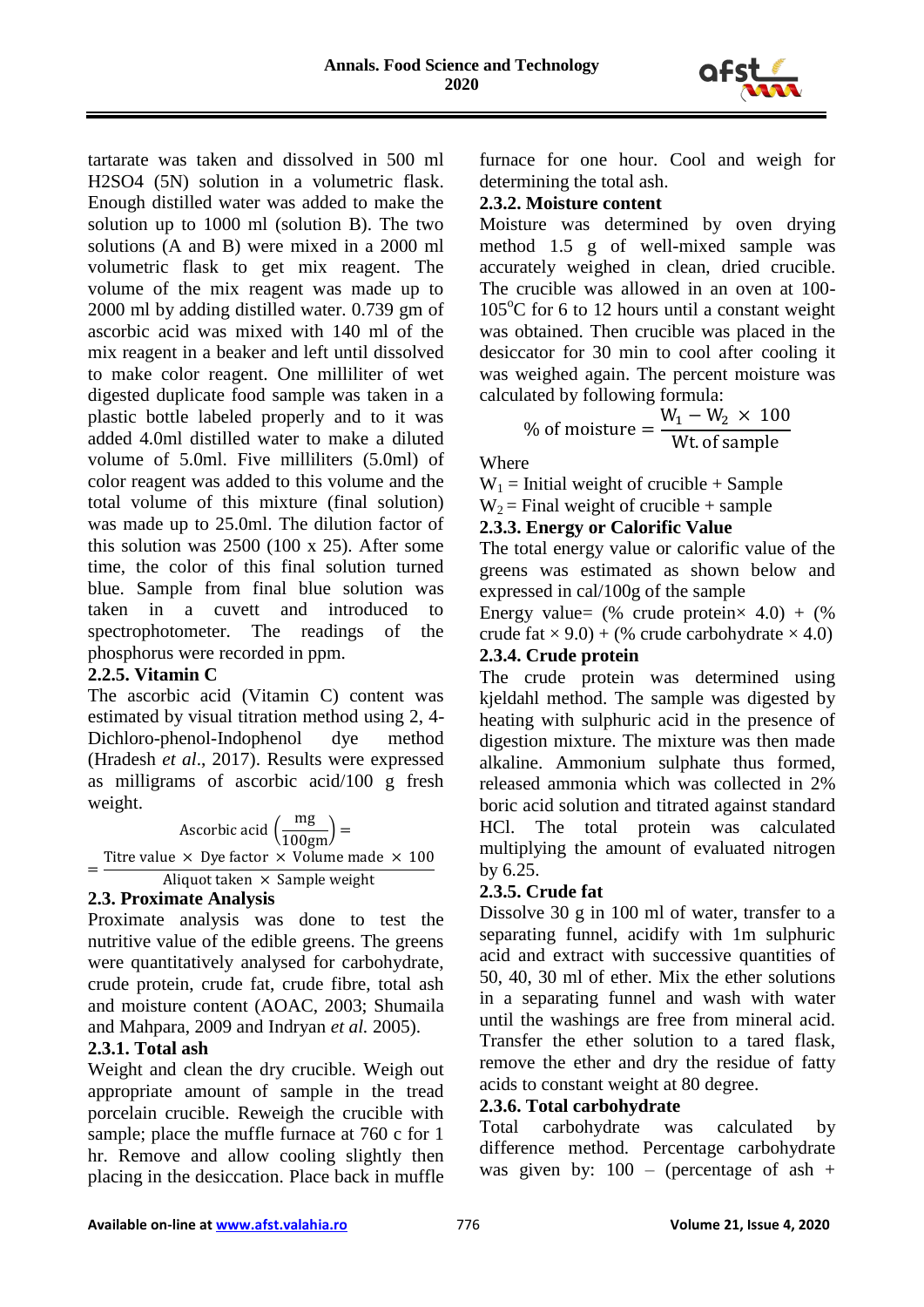

percentage of moisture + percentage of fat + percentage of protein).

### **2.3.7. Crude fiber**

The content of crude fibre was determined by enzymatic gravimetric method. In brief, aliquots of samples were first treated with amylase for 30 min at  $60^{\circ}$  c to remove starch and then protease to solubilize protein. The enzymes treated mixture containing the buffer solution and non- digestible material was precipitated with four volumes of absolute ethanol. Then the ethanol insoluble residue was filtered with a fibre-tec system. The residue recovered was wash oven-dried and weighed to a give the gravimetric yield of the sample.

### **3. RESULTS AND DISCUSSION**

Traditional knowledge of medicine now been used to cure various human aliments. Though the Traditional Medicine has long history it needs scientific documentation particularly in the light of modern scientific world. The present study made such an attempt to document nutritional value of some edible greens. In Ayurveda system of medicine, Greens which are generally considered as poor man's vegetable now gained lot of attention because of its properties of antioxidant, and anti- obesity. Green leafy vegetables are rich in mineral and helps in the nutrition fulfillment of our body (Regupathi and Chitra, 2014).

## **3.1. Mineral and Vitamin profile**

Plants form the important source of minerals to human diet especially greens, which are rich in minerals and are used to cure mineral

deficiency related ailments. Hence profiling of minerals and their quantity in plants is very much needed. This study investigated the mineral composition of edible greens in which elements like potassium, calcium, iron, magnesium, phosphorus were analyzed (Table 1). Calcium which is one the major element helps in strengthening of skeleton system and in promoting muscular contraction is present in higher amount than other macro minerals). Calcium is also the major constituent of bone and helps in teeth development (Brody, 1994). Among the five medicinal greens, calcium content is significantly higher in the greens when compared to other minerals. This is higher in *S. procumbens* (38.20±1.45 mg/100g) when compared to other samples followed by *M. maderaspatana* (37.40±1.00 mg/100g). Indrayan *et al.* (2005) reported that Ca is vital for the functioning of cardiac muscles, blood coagulation and milk clotting and also helps in the regulation of cell permeability. They also play a significant role in nerve-impulse transmission and in the mechanism of neuromuscular system. In the present study, *S. grandiflora* (18.40±2.67 mg/100g) shows highest amount of potassium followed by *E. prostata* (15.78±0.92 mg/100g) and *M. maderaspatana* (15.64±1.04 mg/100g). Association of potassium and calcium are helps in stimulating action on nerve endings, and also to improve heart contractile rate (Jeremy *et al*., 2007). Akpanyung (2005) stated that potassium involved in the regulation of plasma volume, acid-base balance, and muscle contraction.

| <b>Botanical Name</b> | Calcium          | Iron            | <b>Potassium</b> | <b>Magnesium</b> | <b>Phosphorus</b> |
|-----------------------|------------------|-----------------|------------------|------------------|-------------------|
|                       | mg/100g          | mg/100g         | mg/100g          | mg/100g          | mg/100g           |
| Centella asiatica     | $34.50 \pm 1.02$ | $2.56 \pm 0.03$ | $10.93 \pm 1.09$ | $12.83 \pm 0.11$ | $10.21 \pm 1.00$  |
| Eclipta prostata      | $25.70 \pm 0.98$ | $2.89 + 0.35$   | $15.78 \pm 0.92$ | $10.56 \pm 1.45$ | $14.56 \pm 1.57$  |
| Mukia maderaspatana   | $37.40 \pm 1.00$ | $2.78 + 0.08$   | $15.64 \pm 1.04$ | $11.31 \pm 1.01$ | $8.94 \pm 0.05$   |
| Sesbania grandiflora  | $21.30 \pm 0.07$ | $1.98 \pm 0.12$ | $18.4 + 2.67$    | $11.30 \pm 0.86$ | $10.11 \pm 0.29$  |
| Solanum procumbens    | $38.20 \pm 1.45$ | $2.78 \pm 0.23$ | $14.56 \pm 0.35$ | $23.50 \pm 0.92$ | $12.11 \pm 0.92$  |

#### **Table 1 Mineral analysis of the leaves of edible greens - Macronutrients**

Values are represented as mean  $\pm$  standard deviation (n=3).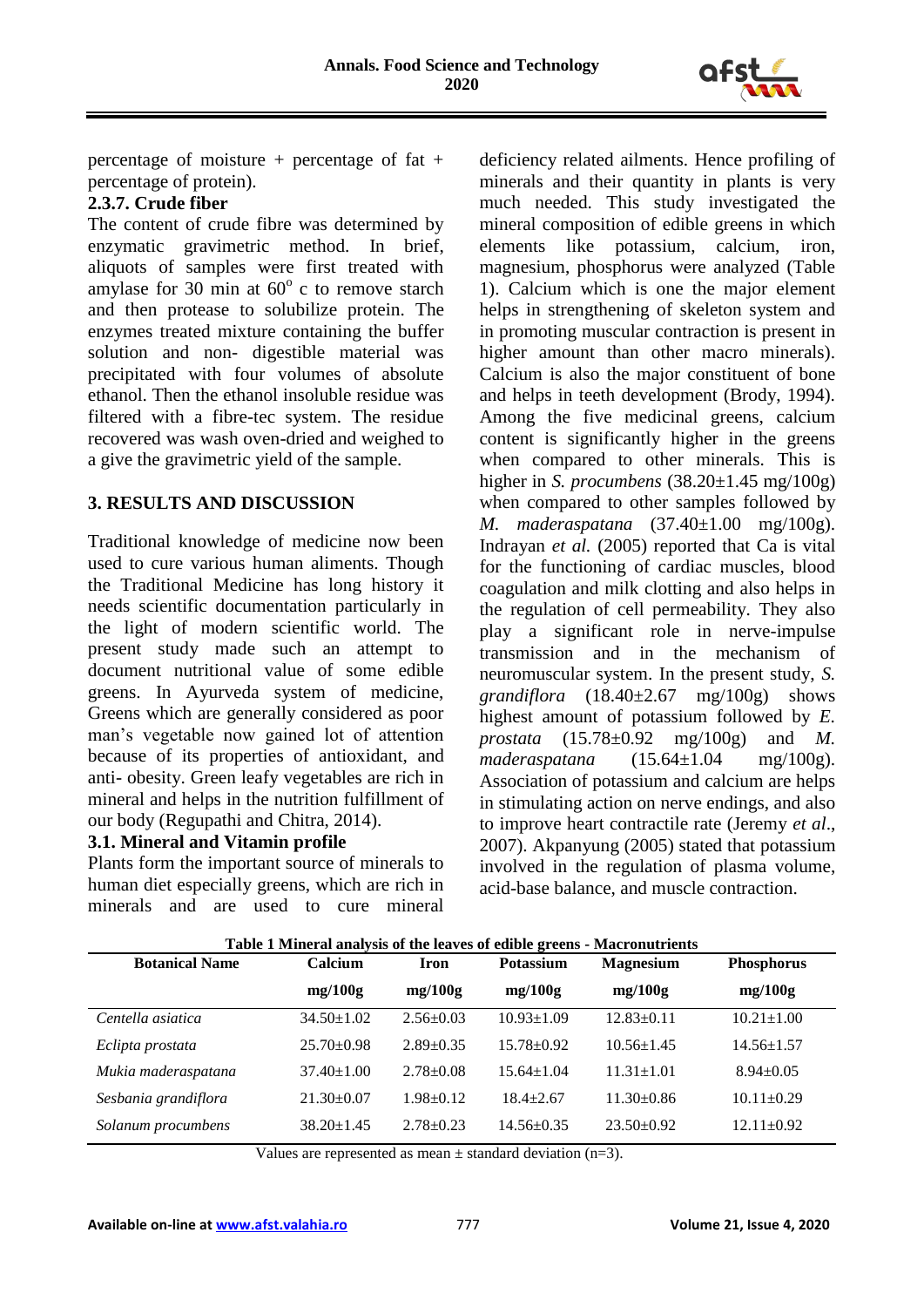

Magnesium is another essential cofactor in many enzymatic reactions and it is required in many enzyme-catalysed reactions (Akpanabiater *et al*., 1998). In the present study, magnesium which is the second most abundant mineral and helps the activation of many enzymes in plants is higher in *S. procumbens* (23.50±0.92 mg/100g) whereas other greens show a lesser percentage. Chaturvedi *et al*. (2004) state that it helps to prevent cardiomyopathy, muscle degeneration, growth retardation, alopecia, dermatitis, immunologic dysfunction, gonadal atrophy, impaired spermatogenesis, congenital malformations and bleeding disorders.

Phosphorus is an important constituent of nucleic acids and cell membranes, and is directly involved in all energy-producing cellular reactions (Knochel *et al*., 2006). In our study, *E. prostata* showed the highest phosphorus content of 14.56±1.57 mg/100g. Der-Jiuu *et al*. (2012) reported that iron deficiency is a common nutritional problem affecting many people worldwide. Iron is highly required physiologically for the formation and to enhance oxygen carrying capacity of red blood cells. The result of iron content is 2.89±0.35 mg/100g in *E. prostata* which is higher than the other greens. The iron contents of the studied greens were higher than recommended dietary allowance for males (1.37 mg/day) and females (2.94 mg/day) (FAO/WHO, 1988). According to Geissler and Powers (2005), iron involved in numerous biochemical roles in the body, including oxygen blinding in hemoglobin and acting as an important catalytic center in many enzymes as the cytochrome oxydase.

Zn is a component of many metalloenzymes, including some enzymes which play a central role in nucleic acid metabolism (Atukorala and Waidyanatha, 1987). Zn is also a membrane stabilizer of the immune system. Its deficiency leads to impaired growth and malnutrition (Prasad, 1981). Ma and Netts (2000) found that excessive ratio of zinc to copper  $(>16)$  from dietary sources causes an imbalance in their bioavailability and has been linked to increased risk of cardiovascular system disorders. Whereas, zinc and copper are required only in lesser amounts for the plant metabolism. These two elements are very essential in early development stage of sampling and for younger leaves to grow healthier without disease.

In the present study, as depicted in table 2, zinc content was maximum than copper in all the tested greens. *S. grandiflora* showed maximum zinc content of  $15.40\pm0.91$  mg/100g followed by *C. asiatica* (14.89±0.98 mg/100g), *M. maderaspatana* (12.89±0.10 mg/100g) and *E. prostata* (12.86±0.26 mg/100g) and finally *S. procumbens* (10.22±0.21 mg/100g). Quantity of Minerals varies in same medicinal plant growing in different region due to differences in botanical structure and composition of minerals in soil on which they grows. Mineral composition will be different in cultivated plants grown with fertilizer than its natural habitat due to its preference in absorption. Rekha Sinha (2018) analysed the minerals and heavy metals in some of the medicinal plants from local market in Salem and the results of mineral composition is comparatively similar to our results tabulated in Table 2.

| Table 2 Mineral analysis of the leaves of edible greens |  |  |  |  |  |
|---------------------------------------------------------|--|--|--|--|--|
| – Micronutrients                                        |  |  |  |  |  |

| <b>Botanical Name</b> | Zinc             | Copper          |  |
|-----------------------|------------------|-----------------|--|
|                       | mg/100g          | mg/100g         |  |
| Centella asiatica     | $14.89 \pm 0.98$ | $0.98 \pm 0.05$ |  |
| Eclipta prostata      | $12.86 \pm 0.26$ | $1.56 \pm 0.17$ |  |
| Mukia maderaspatana   | $12.89 \pm 0.10$ | $0.56 \pm 0.00$ |  |
| Sesbania grandiflora  | $15.40 \pm 0.91$ | $2.05 \pm 0.56$ |  |
| Solanum procumbens    | $10.22 \pm 0.21$ | $1.34 + 0.23$   |  |

*Values are represented as mean ± standard deviation (n=3).*

Zinc is a vital requisite in the synthesis of protein, in the development of normal body and recovery from illnesses. It is a co-factor in the function of the enzyme carbonic anhydrase required for carbon dioxide transport and as part of peptidases needed for protein digestion (Muhammad *et al*., 2011). Cu is also a component of many enzyme systems such as cytochrome oxidase, lysyl oxidase and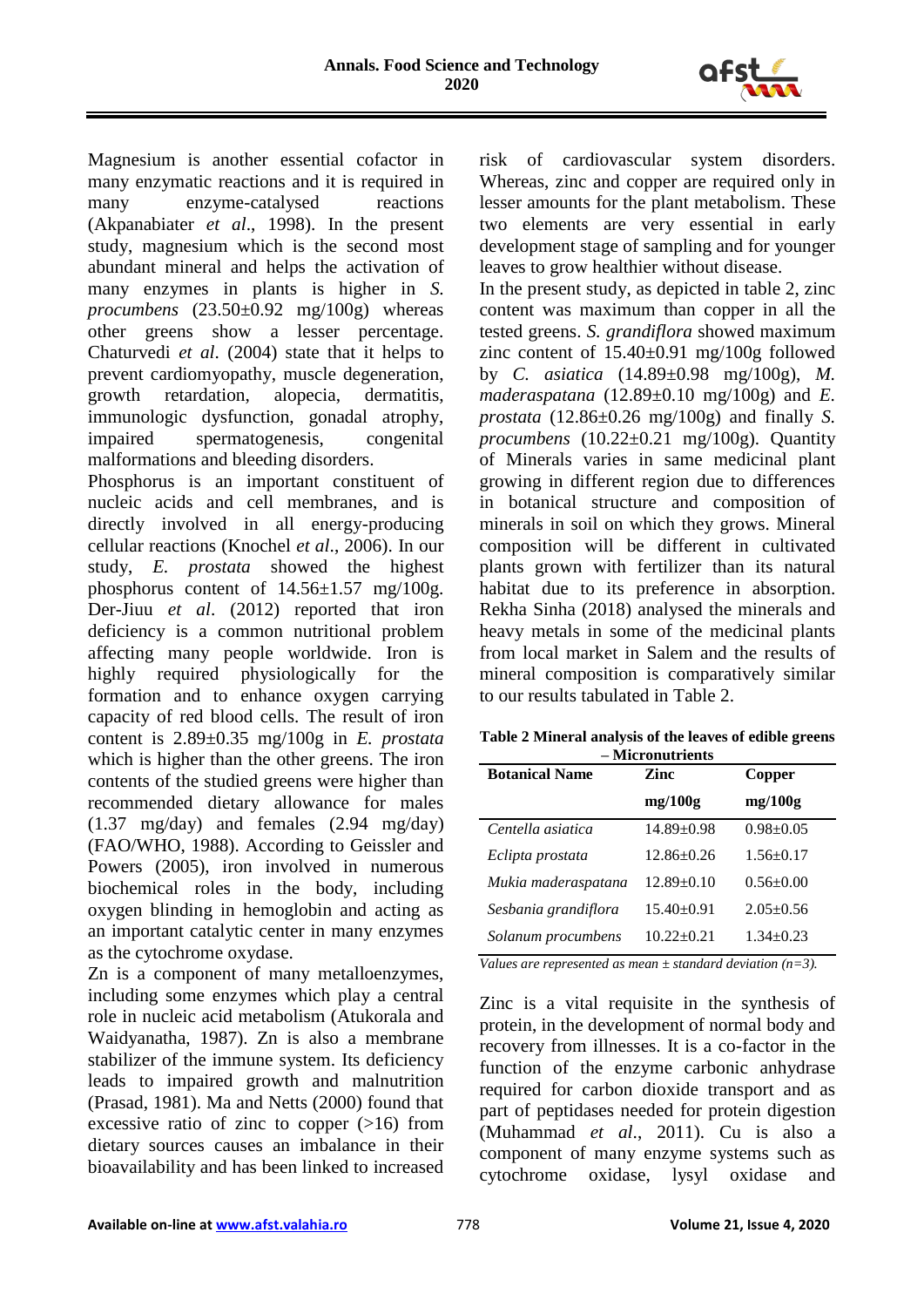

ceruloplasmin, an iron-oxidizing enzyme in blood (Saupi et al, 2009). The observation of anaemia in Cu deficiency may probably be related to its role in facilitating iron absorption and in the incorporation of iron into haemoglobin.

Vitamin-C is also known as ascorbic acid it is water-soluble and is readily oxidized due to its antioxidant properties (FAO, 2004). Apart from its facility to scavenge free radicals, vitamin C can renew other antioxidants such as tocopheroxyl from their radicals. (Halliwell and Gutteridge, 1999). In the present study, the ascorbic acid content was estimated as shown in the Figure 1. The result states that *M. maderaspatana* show higher amount of vitamin C  $(45.03\pm0.97 \text{ mg}/100g)$  when compared to other greens. Vitamin-C analysis on the both fresh and dry vegetables are carried out in which the fresh one possess high content of vitamin-C when compared to dry vegetables (Arasaretnam *et al.,* 2017). It is evident from the study that edible greens are enriched with particular minerals.

### **3.2. Proximate Analysis**

Proximate analysis was carried out for the estimation of carbohydrates, crude protein, crude fat, crude fibre, moisture and total ash content for the selected edible greens (Table 3) The leaves of these edible greens contain maximum amount of crude protein. It is found abundant in these five medicinal greens accompanying carbohydrate as second maximum. Carbohydrate is found higher in *S.grandiflora*  $(42.12 \pm 0.83\%)$  followed by *M*. *maderaspatana* (32.04±0.84%).



**Figure 1. Estimation of ascorbic acid in the leaves of edible greens**

| Table 3 Proximate analysis of leaves of edible greens |  |  |
|-------------------------------------------------------|--|--|
|                                                       |  |  |

| <b>Botanical Name</b> | <b>Total Ash</b><br>$\frac{9}{6}$ | <b>Moisture</b><br>$\frac{9}{6}$ | <b>Crude</b><br><b>Protein</b><br>$\frac{6}{2}$ | <b>Crude Fat</b><br>$\left(\frac{6}{6}\right)$ | <b>Total</b><br>Carbohydrate<br>$($ %) | <b>Crude</b><br><b>Fibre</b><br>$($ %) | <b>Energy</b><br>value<br>(K.Cal.) |
|-----------------------|-----------------------------------|----------------------------------|-------------------------------------------------|------------------------------------------------|----------------------------------------|----------------------------------------|------------------------------------|
| Centella asiatica     | $13.80+0.49$                      | $9.54 + 0.46$                    | $68.49 \pm 1.82$                                | $4.34 + 0.67$                                  | $11.33 \pm 0.81$                       | $5.89 + 0.87$                          | $357.44 + 0.84$                    |
| Eclipta prostata      | $15.99 \pm 0.54$                  | $8.95 \pm 0.81$                  | $42.73 \pm 0.91$                                | $4.13 \pm 0.21$                                | $28.20 \pm 0.97$                       | $4.87 + 0.73$                          | $320.89 \pm 1.68$                  |
| Mukia maderaspatana   | $19.93 \pm 0.84$                  | $9.29 \pm 0.47$                  | $37.78 \pm 0.86$                                | $0.96 + 0.07$                                  | $32.04 + 0.84$                         | $5.05 \pm 0.24$                        | $287.92 \pm 0.83$                  |
| Sesbania grandiflora  | $8.98 \pm 0.47$                   | $8.91 \pm 0.81$                  | $34.84 \pm 0.79$                                | $5.15 \pm 0.91$                                | $42.12 \pm 0.83$                       | $4.78 \pm 0.82$                        | $354.27 \pm 1.25$                  |
| Solanum procumbens    | $13.49 \pm 0.77$                  | 13.26±0.46                       | $52.59 + 0.29$                                  | $1.33 \pm 0.12$                                | $9.33 + 0.46$                          | $4.56 \pm 0.28$                        | $300.05 \pm 0.65$                  |

Values are represented as mean  $\pm$  standard deviation (n=3).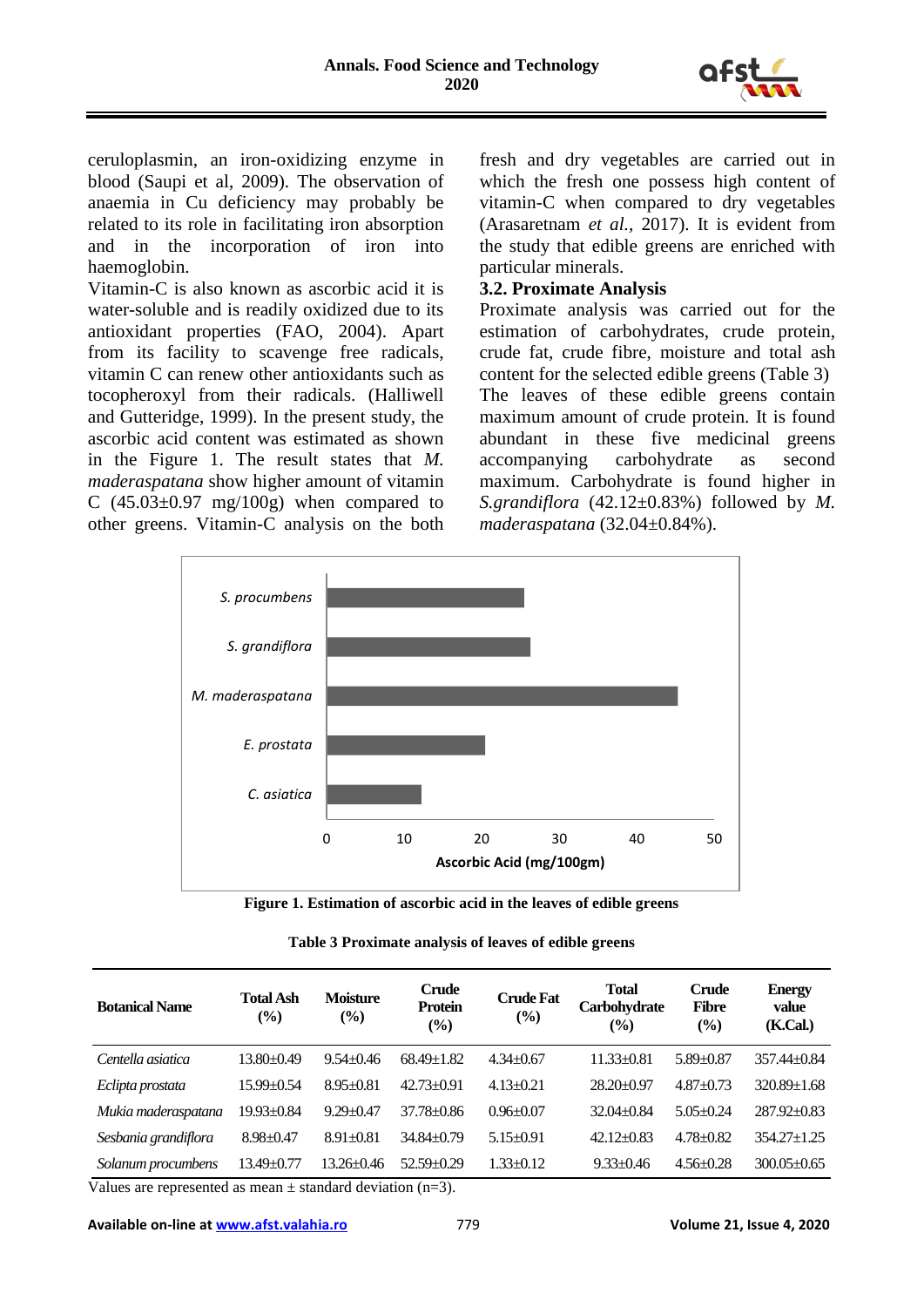

The highest carbohydrate contents were reported for *Senna obtusfolia*, *Amaranthus incurvatus* and *Momordica balsamina* leaves (Hassan and Umar, 2006). In the present study, crude Protein content is higher in *C. asiatica*   $(68.49 \text{ g } \pm 1.82\%)$  than others. The proteins content have been reported for some high value leafy vegetables such as *Momordica balsamina* and *Moringa oleifera* (Asaolu *et al*., 2012). Ali (2009) reported that the plant foods which provide more than 12 % of their calorific value from proteins have been shown to be good source of proteins. This suggests that all the leafy vegetables investigated are good sources of proteins and could play a significant role in providing cheap and available proteins for rural communities. Uusiku et al. (2010) reported that protein content of *P. pellucida* is analogous to that of other leafy green vegetables, where the protein content ranged from 1 to 7% of fresh weight or 8 to 30% of dry weight basis.

In the present study, in *S. grandiflora*   $(5.15g±0.91\%)$  crude fat (lipid) is found which is comparatively higher than the other greens investigated. The findings of many authors showed that leafy vegetables are poor sources of lipids (Ejoh *et al*., 1996). However, it is essential to our regular diet providing  $1 - 2$  % of its caloric energy as fat is said to be sufficient to human beings, as excess fat consumption yields to cardiovascular disorders such as atherosclerosis, cancer and aging (Kris-Etherton *et al*., 2002). In our finding, crude fibre is found to be abundant in *C. asiatica*   $(5.89 \text{ g} \pm 0.87\%)$  than other greens analysed. The highest content of crude fibres in these greens would be advantageous for their active role in the regulation of intestinal transit and also increases dietary bulk due to their capacity to take up water (Jenkin *et al*., 1986). However, the results of the nutritional analysis done on few selected wild edible leafy vegetables, it is reported that *S. grandiflora* shows comparatively higher amount of protein compared to other selected greens (Rekha Sinha, 2018).

The total ash content is generally recognized as a measure of quality for the assessment of the

functional properties of foods (Hofman *et al*., 2002). In the present study, ash value, moisture content and energy value of the selected edible greens were analysed and the results are shown in Table 3. The result showed that, moisture content is found higher in *S. procumbens*  (13.26±0.46%) than *C. asiatica*. The highest moisture content of the selected leafy greens revealed that they need proper preservation process because they liable to deterioration and our result were correlated with the work of Kwenin (2011). In another study, Iheanacho and Udebuani (2009) reported that the high moisture content of leafy vegetable may greatly induce the activity of water soluble enzymes and co-enzymes involved in metabolic activities. In terms of natural product firmness, high moisture tends to encourage microbial contamination and chemical degradation as it provides a platform for various reactions to occur (Hussain *et al.,* 2009). Ash content is higher in *M. maderaspatana* (19.93±0.84%) when compared to other greens. These values indicate that these green species may be considered as good sources of minerals when compared to the cereals and tubers (FAO, 1986).

In our study, energy or calorific value (Table 3) is found higher in *C. asiatica* (357.44±0.84 K. Cal.). This value is most comparable to the energy value in some Ghanaian green leafy vegetables reported by Asibey-Berko and Tayie (1999). Lintas, 1992 found that the enerygy value contract with general examination that vegetables have little energy values. The proximate analysis shows that greens possess major biochemical and they are rich in proteins when compared to carbohydrates and fibre and less amount of fat (lipids). Results of mineral and physico-chemical analysis show that greens contain a higher amount of nutrition and energy value to fulfill the requirement for the metabolism of the human body.

# **4. CONCLUSION**

As a conclusion, the present study documented comparative nutritional data of selected edible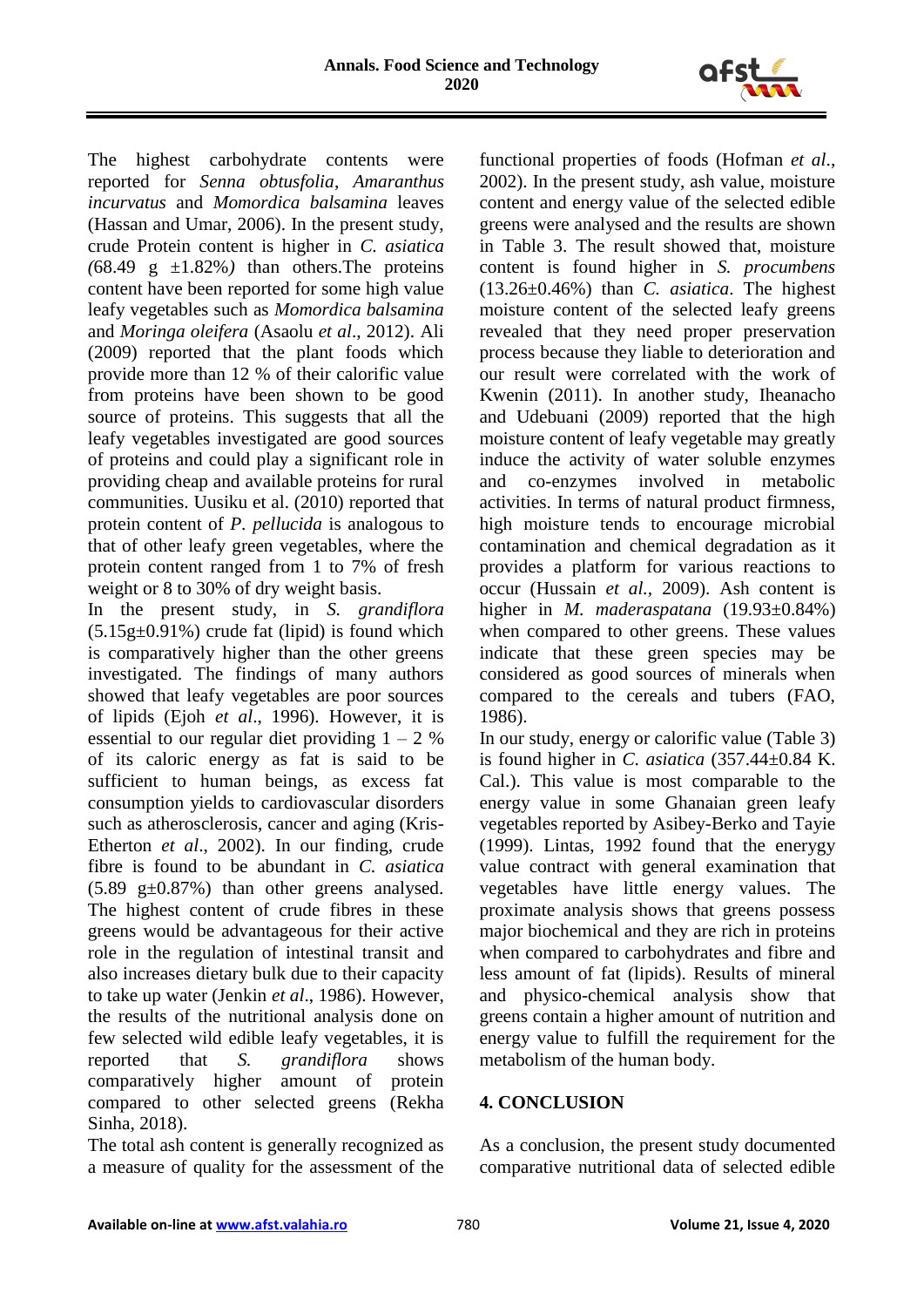

greens. Among different greens evaluated, *Centella asiatica* is a potential leafy vegetable with high nutritional value. New biotechnological methods are required for large-scale cultivation, harvesting and preservation of these greens so that they are not only used for consumption but also to include them in value-added products.

#### **5. REFERENCES**

- [1]. Abdul Kader (2014). A textbook of medicinal botany. Shamsudheen Publishers, Chennai.
- [2]. Akpanabiater et al. (1998). Evaluation of some minerals and toxicants in some Nigerian soup meals, J*ournal of Food Composition and Analysis*, 11: 292.
- [3]. Akpanyung, E.O. (2005). Proximate and mineral composition of bouillon cubes produced in Nigeria. *Pakistan Journal of Nutrition*, 4: 327- 329.<br>[4]. Ali,
- A. (2009). Proximate and mineral composition of the marchubeh (Asparagus officinalis). *World Dairy and Food Science*, 4: 142-149.
- [5]. AOAC. (2003). Official methods of analysis of the association of official's analytical chemists, 17th edition. Association of official analytical chemists, Arlington, Virginia.
- [6]. Arasaretnam, S., Kiruthika and Mahendran, T. (2017). Nutritional and mineral composition of selected green vegetables. *Ceylon Journal of Science*, 47(1): 35-41.
- [7]. Asaolu, S.S., Adefemi, O.S., Oyakilome, I.G., Ajibulu, K.E. and Asaolu, M.F. (2012). Proximate and mineral composition of Nigerian leafy vegetables. *Journal of Food Research*, 3: 214-218.
- [8]. Asibey-Berko, E. and Tayie, F.A.K. (1999).Proximate analysis of some under-utilized Ghanaian vegetables. *Ghana Journal of Science*, 39: 91-92.
- [9]. Atukorala, T. M. S. and de S. Waidyanatha, U. S. (1987). Zinc and copper content of some common foods. *J. Nat. Sci. Coun. Sri Lanka*, 15: 61–69.
- [10]. [10]. Brody, T. (1994). *Nutritional Biochemistry*, Academic Press, San Diego, CA.
- [11]. Chaturvedi, V.C., Shrivastava, R. and Upreti, R.K. (2004). Viral infections and trace elements: A complex trace element. *Current Science*, 87: 1536- 1554.
- [12]. DeFilipps, R.A. and Krupnick, G.A. (2018). The medicinal plants of Myanmar. Phyto Keys, 102: 1–341
- [13]. Der-JiunOoi, ShahidIqbal and Maznah Ismail (2012). Proximate Composition, Nutritional Attributes and Mineral Composition of *Peperomia*

*pellucid* L. (Ketumpangan Air) Grown in Malaysia. *Molecules*, 17: 11139-11145.

- [14]. Dias JS. (2012). Major classes of phytonutriceuticals in vegetables and health benefits: A review. *Journal of Nutritional Therapeutics*, 1(1): 31– 62.
- [15]. Ejoh, A.R., Tchouanguep, M.F. and Fokou, E. (1996). Nutrient composition of the leaves and flowers of *Colocasia esculenta* and the fruits of *Solanum melongena*. *Plant Food for Human Nutrition*, 49: 107-112.
- [16]. Enker, W. (2013). Bowel Function- Dietary Fibre. Mount Sinai.
- [17]. Etherton, P.M., Hecker, K.D., Bonanome, A., Coval, S.M., Binkoski, A.E., Hilpert, K.F., Griel, A.E. and Etherton, T.D. (2002). Bioactive compounds in foods: their role in the prevention of cardiovascular disease and cancer. *PubMed*, 9: 71- 88.
- [18]. FAO. Human vitamin and mineral requirements. FAO Ed., 2004.
- [19]. FAO/WHO.Requirement of vitamin A, iron, folate and vitamin B12. Report of a joint expert consultation, WHO technical report series 724, FAO Ed., 1988.
- [20]. Geissler, C.A. and Powers, H.J. (2005). Human Nutrition. 11th Ed., Elsevier, Churchill Livingstone
- [21]. Grusak, M. A. and Della Penna, D. (1999). Improving the nutrient composition of plants to enhance human nutrition and health. *Annu Rev Plant Physiol Plant Mol Biol.* 50(1): 133–161.
- [22]. Hai, Nguyen, Nhan, Nguyen and Mai, Nguyen (2019). Chemical constituents isolated from the whole plant of *Solanum procumbens. Science and Technology Development Journal* - Natural Sciences, 2: 134-138.
- [23]. Halliwell, B. and Gutteridge, J. M. (1995). The definition and measurement of antioxidants in biological systems. *Free Radic Biol Med*, 18(1):125–126.
- [24]. Hassan, L.G. & Umar, K.J. (2006). Nutritional value of Balsam apple (*Momordica balsamina* L.) leaves. *Pakistan Journal of Nutrition*, 5: 522-529.
- [25]. Hradesh Rajput, SGM Prasad, Pratistha Srivastav, Neha Singh, Laishram Suraj and Ramesh Chandra (2017). Chemical and Phytochemical Properties of Fresh and Dried Moringa Oliferiea (PKM-1) Leaf Powder. *Chemical Science Review and Letters*, 6(22): 1004-1009.
- [26]. Hussain, K., Ismail, Z., Sadikun, A. and Ibrahim, P. (2009) Proximate and qualitative analysis of different parts of *Piper sarmentosum*, and quantification of total amides in various extracts. *Phcog. Res*, 1: 113–119.
- [27]. Indrayan, A.K., Sudeep Sharma, Deepak Durgapal, Neeraj Kumar and Manoj Kumar (2005). Determination of nutritive value and